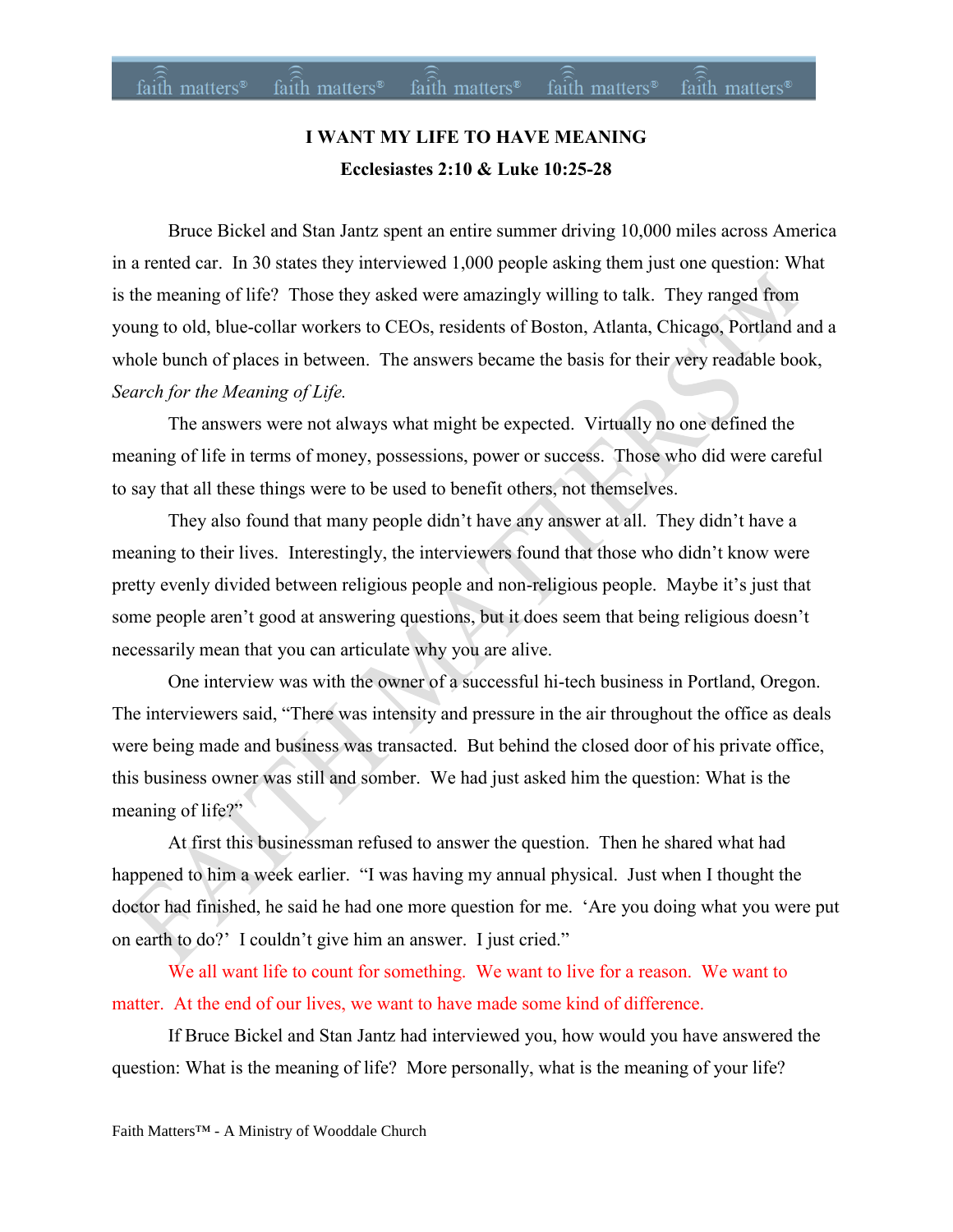#### faith matters<sup>®</sup> faith matters<sup>®</sup> faith matters<sup>®</sup> faith matters<sup>®</sup> faith matters<sup>®</sup>

We don't get a lot of help from a man who was purported to be the wisest man who ever lived. His name was Solomon, and he was actually a very frustrated wise man.

Solomon lived about 3,000 years ago. He was the king of Israel when Israel hit its economic and political peak. Because of the military successes of his father David, Solomon ruled during a period of peace. His army was strong enough to protect the nation from any aggressor. It was a period of enormous prosperity when Solomon became one of the richest men in the world. He was a renaissance man long before the Renaissance. He was into art, literature, botany, philosophy, politics and religion. He was renowned for his wisdom—philosophers and monarchs traveled from all over the world to come and hear what he had to say. Relationally he was a major polygamist with a thousand wives and concubines—most acquired as a way to seal political treaties with other nations.

Some say that Solomon "had it all". Fame. Fortune. Culture. Relationships. Sex. Power. If anyone could answer the question about the meaning of life, surely Solomon could.

Solomon wrote a philosophical treatise that found its way into the Jewish Old Testament and therefore into our English Bible. The book he wrote is called Ecclesiastes. It is Solomon's attempt to answer the meaning-of-life question. There should be a sense of anticipation because of all this wisdom and all this experience. Here's what he wrote: "The words of the Teacher, son of David, king in Jerusalem: "Meaningless! Meaningless!" says the Teacher. "Utterly meaningless! Everything is meaningless."

To document his perspective on the meaninglessness of life he wrote about each meaningless pursuit of his life. If you have a Bible like mine it contains short subject headings. Take a look:

Ecclesiastes 1:1-11 . . . Everything is meaningless.

Ecclesiastes 1:12-18 . . . Wisdom is meaningless.

Ecclesiastes 2:1-11 . . . Pleasures are meaningless.

Ecclesiastes 2:17-26 . . . Toil is meaningless.

Ecclesiastes 5:6-12 . . . Riches are meaningless.

What a total bummer! This guy had it all and tried it all and summed up everything as zero. He's like some modern superstars who get everything they're after and end up deeply disappointed with life. All of this is to say that the search for meaning may not be satisfied by looking in the usual places.

Faith Matters™ - A Ministry of Wooddale Church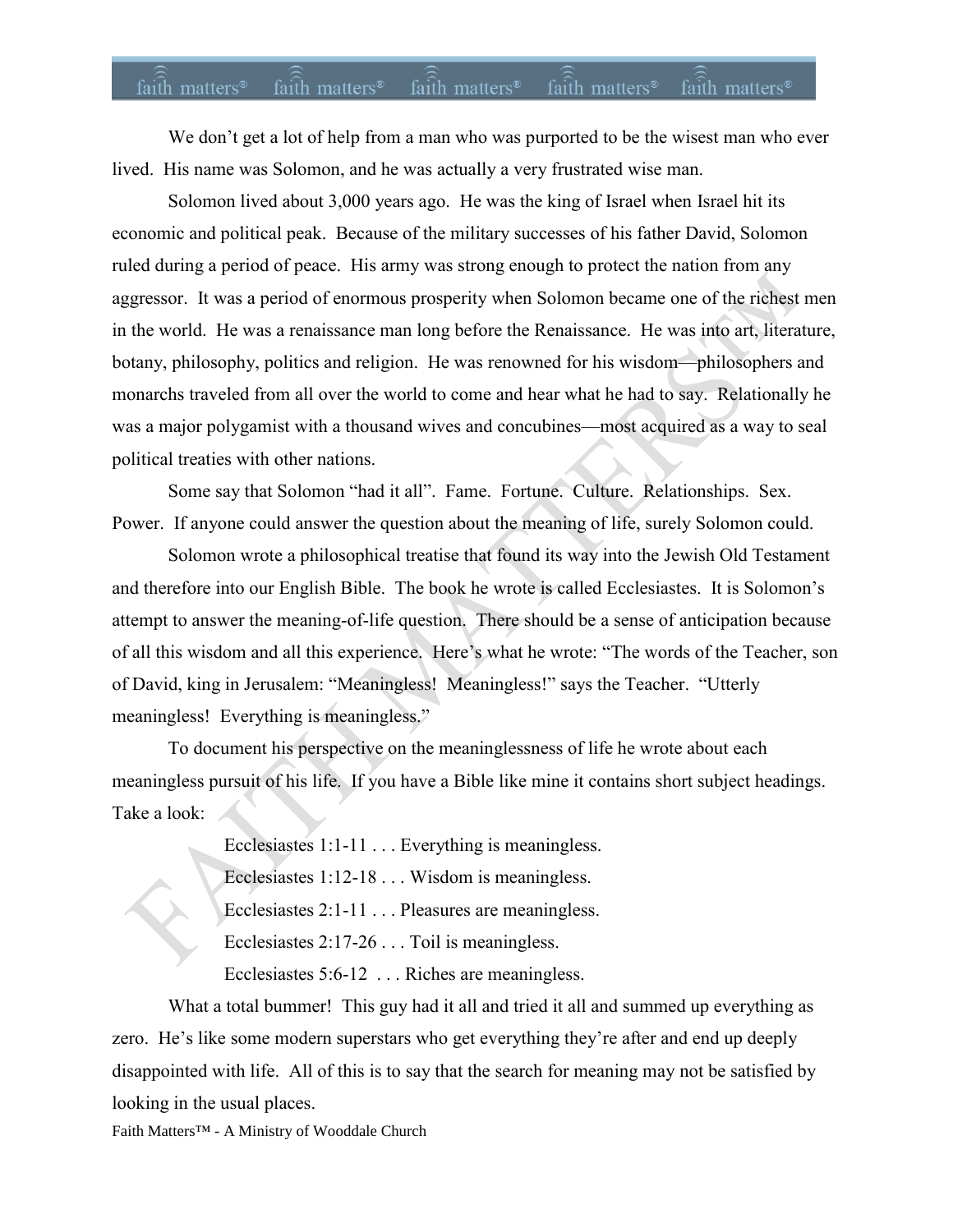## faith matters<sup>®</sup> faith matters<sup>®</sup> faith matters<sup>®</sup> faith matters<sup>®</sup> faith matters<sup>®</sup>

Have you ever really wanted something and then been deeply disappointed when you finally got it? At least from Solomon's experience, all the big successes of life don't make life meaningful. He tried it all and came up empty. There must be a better answer.

A lawyer once asked Jesus the meaning of life in a different way in Luke 10:25: "On one occasion an expert in the law stood up to test Jesus. 'Teacher,' he asked, 'what must I do to inherit eternal life?' "

It sounds like this lawyer was less than sincere. It was a test—testing and tricking more than asking or seeking. That's okay; some people are like that. In most ways, it doesn't much matter. At least he was talking to Jesus and at least he was asking questions. It was a good question regardless of his motives.

When he asked Jesus what he needed to do to inherit eternal life, it sounds like he was trying to get himself written into God's will so he could live forever. But, there's more to it than that. The original words in the New Testament for "eternal life" literally mean "the life of the ages". It's true that eternal life lasts forever, but that is not its main feature. The main feature of eternal life is that it is the life of eternity. It's the "good life", the meaningful life". It is much more about quality than quantity.

Compare this to a foreigner seeking to become an American citizen. I have talked with many citizens of other countries trying to get a visa, a Green Card and eventual citizenship. It is the American way of life they seek. The visa, Green Card and citizenship are really the means to seek and seize the quality of life that America offers. Here they can get a job; here they can have freedom; here they can have a home and a car and a family and education and more. It's this quality of life that they're after. When they say they want America they don't mean an American prison with a life sentence; they mean they want the very best America has to offer.

When this lawyer asked Jesus how to get eternal life, he didn't mean living forever in hell. He meant getting the good life of heaven. He wanted the life of God. He wanted a life that meant something.

While he used different words than those used by the two researchers who traveled America, he could have asked Jesus the same question: What is the meaning of life? Either way, Jesus' answer comes out pretty much the same. In Luke 10:26-28 we read:

"What is written in the Law?" (Jesus) replied. "How do you read it?"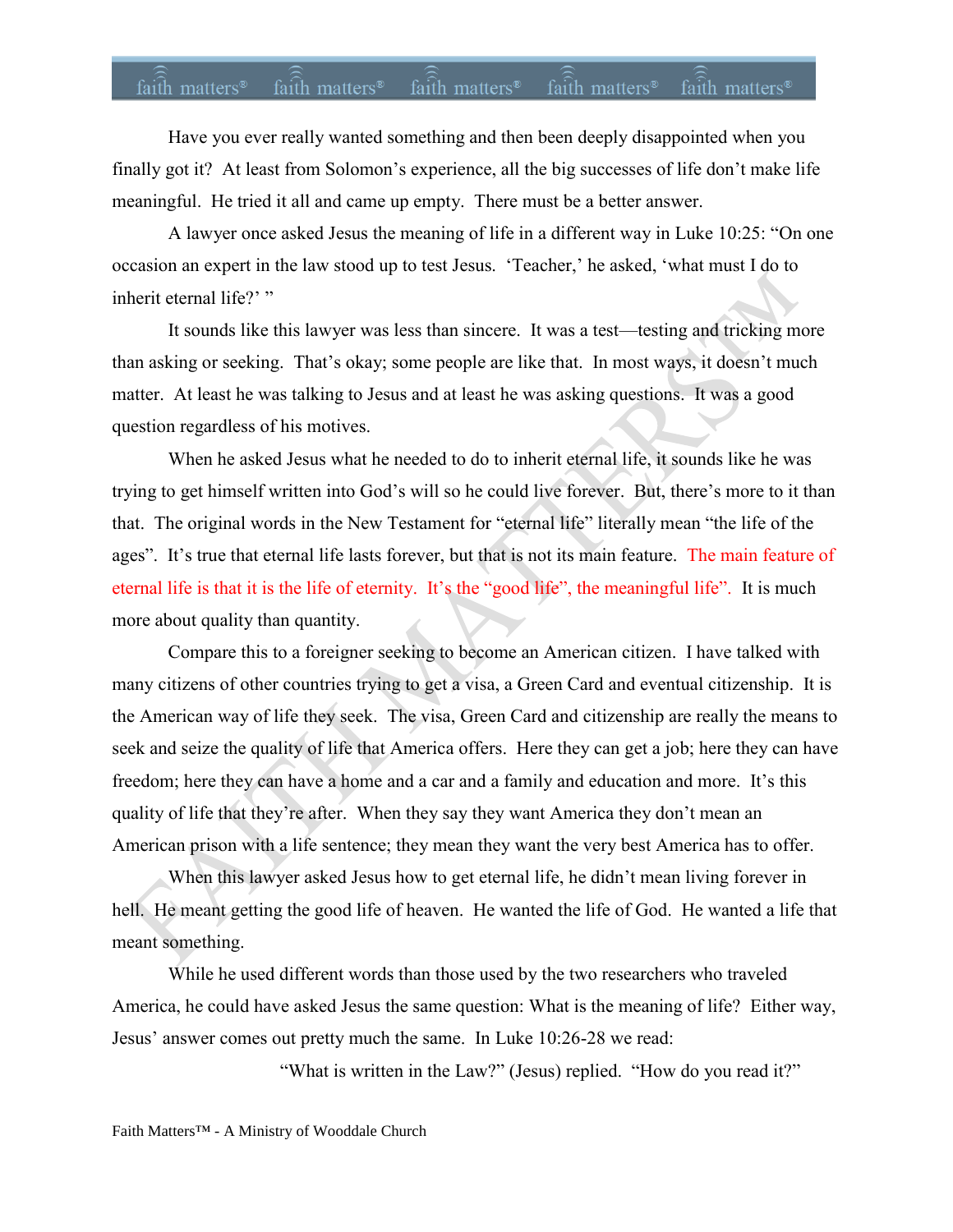## faith matters<sup>®</sup> faith matters<sup>®</sup> faith matters<sup>®</sup> faith matters<sup>®</sup> faith matters<sup>®</sup>

(The lawyer) answered, " 'Love the Lord your God with all your heart and with all your soul and with all your strength and with all your mind'; and, 'Love your neighbor as yourself.'"

"You have answered correctly," Jesus replied. "Do this and you will live."

Another way of putting it: Do this and life will have meaning.

The lawyer then asked a follow-up question. He was treating Jesus like a witness in a courtroom. He was digging into the technical definition of "neighbor" because there were some very religious people in Jerusalem who taught that your neighbor is only someone who is like you. There were Jews who were willing to love other Jews but no one else.

Some people take the same approach today. They are willing to love people they like but they hate the people they don't like.

Jesus answered with the famous parable of the Good Samaritan. You can read it for yourself in Luke 10. From that story Jesus taught that real love is best demonstrated when we are dealing with the least lovable people not the most lovable people. The neighbor that we're supposed to love is the person that's not like us and the person that's not very likable.

But let's not get into the lawyer's word games and get so bogged down in the definitions and technicalities that we fail to grasp the main point that Jesus is making. Jesus is here teaching that the meaning of life is centered in loving God and in loving others. The meaning of life is not in pursuing what we want. It's living for somebody else.

There is a mystery here. The mystery is that if we focus totally on ourselves, then life ends up being meaningless. If we don't focus on us, but instead focus on God and others, then life will have meaning and satisfaction.

When people move from southern climates to northern states like Minnesota it is necessary for them to learn how to safely drive on slippery roads. One of the basic lessons is to turn into a skid. It is counter-intuitive. Experience and instinct tells us that if the car is skidding to the right we should turn the car hard left. It is the worst thing we can do. Turn into the skid to get control of the car. There is a technical explanation that we may or may not understand, but the bottom line is that it works.

Faith Matters™ - A Ministry of Wooddale Church The same logic and reality applies to finding meaning in life. Our instincts tell us to turn into ourselves and take care of ourselves and then life will be meaningful and good. It is the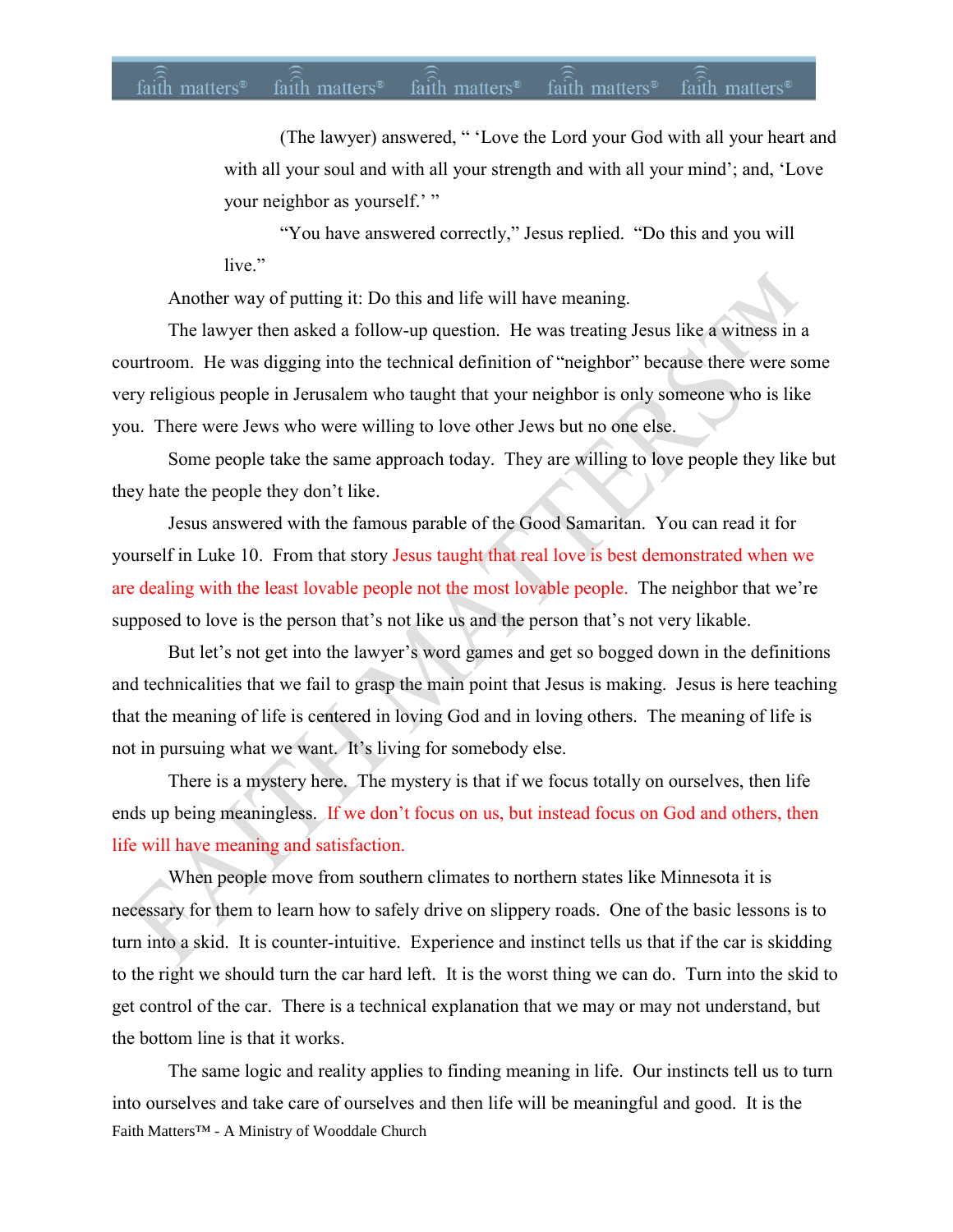### $faith$  matters<sup>®</sup> faith matters<sup>®</sup> faith matters<sup>®</sup> faith matters<sup>®</sup> faith matters<sup>®</sup>

worst thing we can do. Turn into God and into others and life will have meaning. There are theological explanations that we may or may not understand, but the bottom line is that it works.

Let's consider a "sidebar". (In magazines, sidebars are those columns inside of articles that give a relevant and related nugget of information that may or may not be in the article.) The sidebar is that Jesus called us to "Love the Lord your God with all your heart and with all your soul and with all your strength and with all your mind."

Each of us is different. Some of us live out the meaning of life and the love of God as parents. Others do it as singles. Some are laborers, some are educators, some are artists and some are professionals. God has individualized each one of us. Just as we have physical DNA in every cell in our bodies we also have individual DNA in our souls, strengths and minds. There is DNA to each aspect of who we are. And what we need to do is be who God designed us to be and love God and others out of our distinctiveness.

Wayne Gretzky is nicknamed "The Great One" because of his amazing ability to play hockey like no one else. Some say he is the greatest hockey player in the history of the sport. But growing up in Canada his life's ambition was to be a baseball player. Fortunately, he was smart enough to play the sport God designed him to play rather than the one he wanted to play.

Each of us needs to ask God who we are and what God wants us to do well; then live out the love of God by being us. Don't try to be Wayne Gretzky or Bill Gates or your cousin Pete. Be you—and love God and others with all your heart, your soul, your strength and your mind.

One more sidebar. We are all tempted to compare ourselves to other people in our quest for meaning in life. Sadly, we make the comparison on the basis of gender, profession, title and society's rankings of success. That's all wrong. The comparison is not in what we do but in how we do it. Be the best gardener, astronaut, author, job seeker or disabled person you can be for God. Live out the love of God and others in whatever you do.

So, how does all this give us meaning in life? Well, loving God and others has a long list of benefits. And while we're not primarily seeking the benefits, the benefits significantly accrue. Number one, God is loved and God is pleased. Another benefit is that our neighbors—those around us: our family and friends—are loved and benefited. And, in addition to all of that, we have satisfaction of our hearts, our souls, our strength and our minds.

Faith Matters™ - A Ministry of Wooddale Church On the first anniversary of the terrorist attacks of September 11, 2001, many of the public speeches and the follow-up headlines quoted from Lincoln's Gettysburg Address saying that